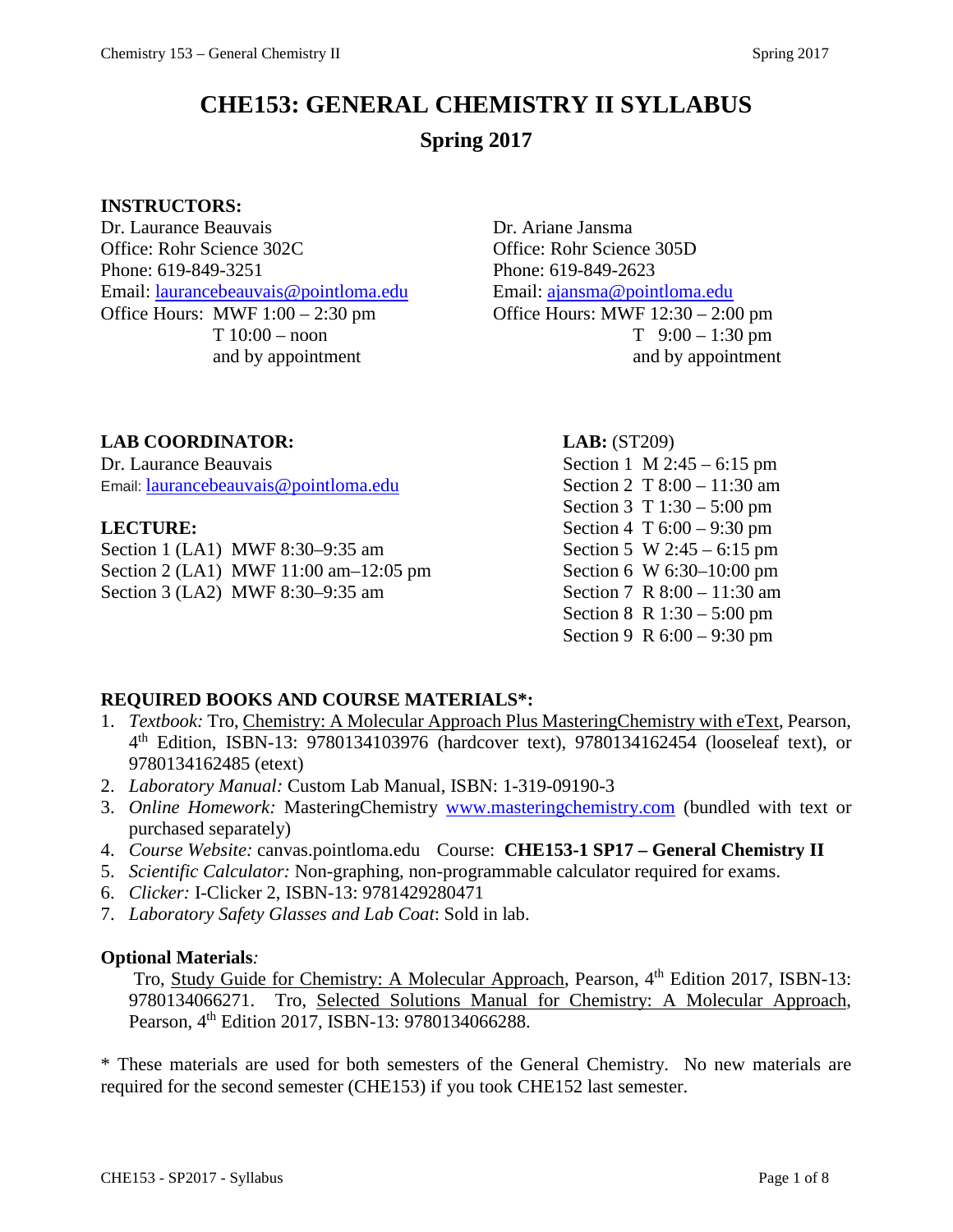#### **OBJECTIVES:**

This is the second course in a two-semester sequence studying the general principles of Chemistry. The course is designed to teach chemical facts and theories, to provide a conceptual framework of modern chemistry and to develop laboratory skills in the practice of chemical science. Topics covered include solutions, reaction rates, chemical equilibrium (including acid-base equilibria and solubility equilibria), thermodynamics, electrochemistry, and descriptive chemistry of both nonmetals and metals (including transition metals). Course includes a three and one-half-hour laboratory session each week.

#### **LEARNING OUTCOMES:**

An in depth knowledge of chemistry is critical in understanding basic and applied sciences, engineering, and medical professions as well as providing valuable insight for comprehending current events and policies.

Specifically, upon completion of this course, students will be able to:

- Demonstrate a foundational knowledge of the general principles of chemistry including the behavior of solutions, the characteristics of equilibrium (including acid/base equilibrium), the significance of free energy, the properties of electrochemistry, and structures of transition metal and their compounds.
- Solve problems related to describing basic chemical kinetics, characterizing reaction equilibrium, predicting the direction of spontaneous change, calculating electrochemical cell potentials and writing chemical equations for selected chemical reactions.
- Perform basic chemical laboratory techniques related to the topics listed above.

#### **PREREQUISITES:**

**Chemistry Prerequisite**: Successful completion of General Chemistry I (CHE 152), or the equivalent.

**Mathematical Expectations**: Math skills equivalent to those taught in pre-calculus. **COREQUISITE:** CHE153L

#### **EVALUATION:**

The activities described below will contribute to your total course grade according to the following:

| Hour Examinations (4)           | 40% |
|---------------------------------|-----|
| Laboratory Work                 | 25% |
| Homework                        | 10% |
| Quizzes and In-Class Activities | 10% |
| <b>Final Examination</b>        | 15% |

Letter grades will be assigned at the end of the course based on your percentage of total possible points, according to the following APPROXIMATE scale:

| A | $90 - 100\%$ |
|---|--------------|
| B | $80 - 90\%$  |
| C | $70 - 80%$   |
| D | $60 - 70\%$  |
| F | $< 60\%$     |

 $(+)$  and  $(-)$  grades will be assigned within each bracket. There is no  $A+$  grade.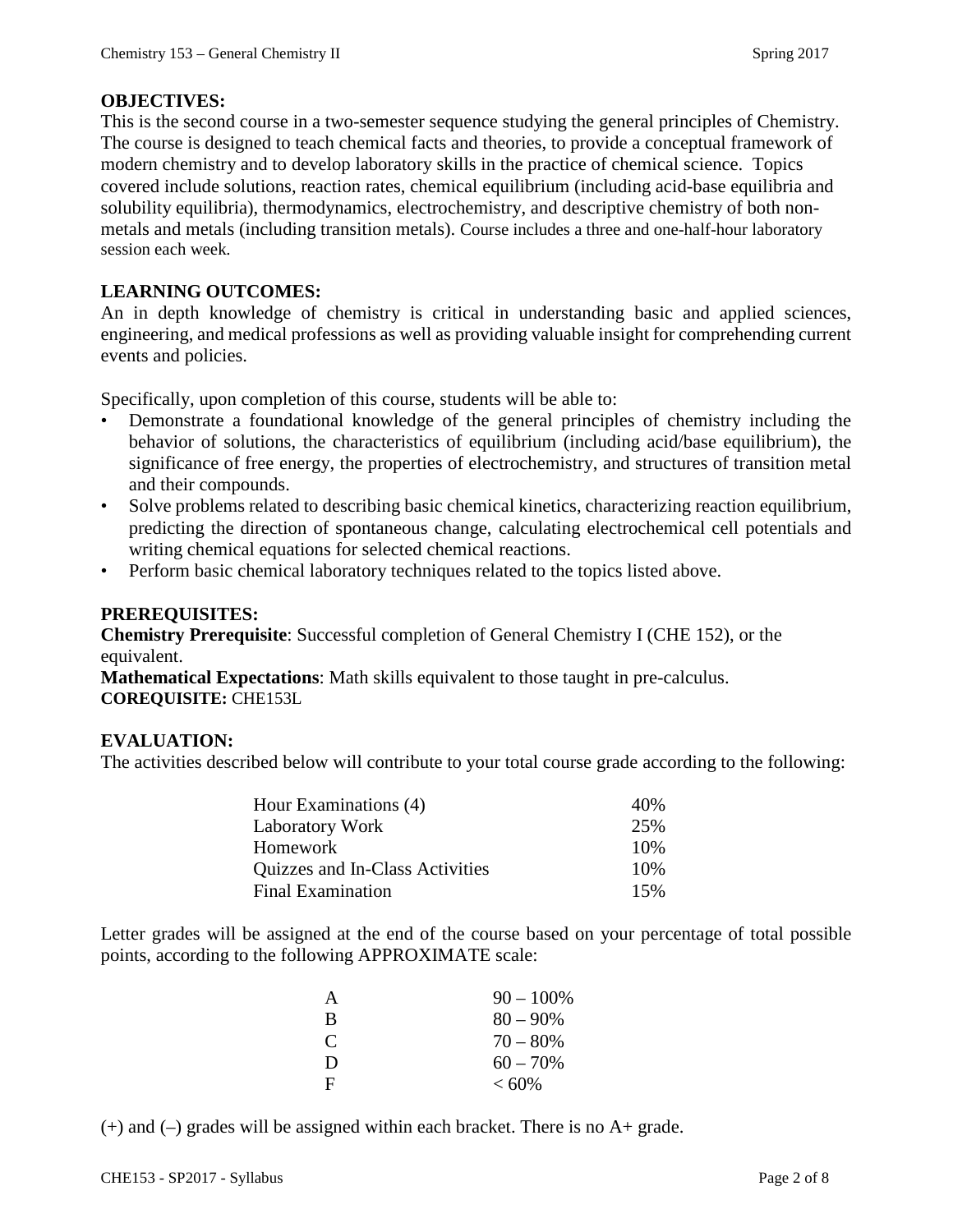#### **Strategies for success in CHE153**

- 1. While memorizing course material is very important, it is crucial that you understand the concepts presented. You will therefore be expected to demonstrate your level of understanding through homework, quizzes, and exams. Focus on recognizing patterns and learn to apply the problem solving strategies that are introduced in the book and throughout lecture.
- 2. Working problems is the key to success. PRACTICE, PRACTICE, PRACTICE! Work the practice problems in the book as you read the material and start homework sets early so that you can take advantage of office hours and review sessions.
- 3. Do not procrastinate! Assignments are designed to give you topics to practice throughout the week. You should be reviewing course material and practicing problems after every lecture.
- 4. Come prepared to class. The time you invest in reading the assigned sections and answering prelecture problems will be repaid in full when it comes time to study for exams.
- 5. Remember that we are here for you. Get help if you don't understand something, come to office hours, make an appointment, etc. Chemistry is our favorite thing to talk about and we're happy to do it any time.

#### *Advice from recent General Chemistry students*

- Read the sections assigned for each lecture beforehand. Even if you don't understand what you are reading, it will make so much sense when the instructor explains it. Doing this keeps you on top of this class and makes quizzes and tests much easier to study for.
- I advise them to start mastering chemistry assignments as soon as they are assigned. They should take advantage of office hours, too.
- Go to office hours if you don't understand something! Read the textbook it actually helps so much to go over those examples and do them yourself. When studying for the exams, redo examples from class handouts.
- Dedicate a certain amount of time each day to reviewing in class material and go to his office hours if you are confused about anything at all.
- Pay attention and show up to class! Also read and take notes on the sections that will be covered in lecture. If you're struggling in the class or just not understanding even one thing, go to the tutoring center or office hours and really get it down.
- Stay on top from the beginning. Work on test taking strategy. Study. Exams are everything.
- Pay attention in lab, as long as you do well in lab you should be fine.
- Study hard and prioritize your time. Also, make a good relationship with the professor.
- Apply yourself and work hard. You as an individual determine your success in general chemistry.
- Take the class seriously from the very beginning. Review notes directly after class.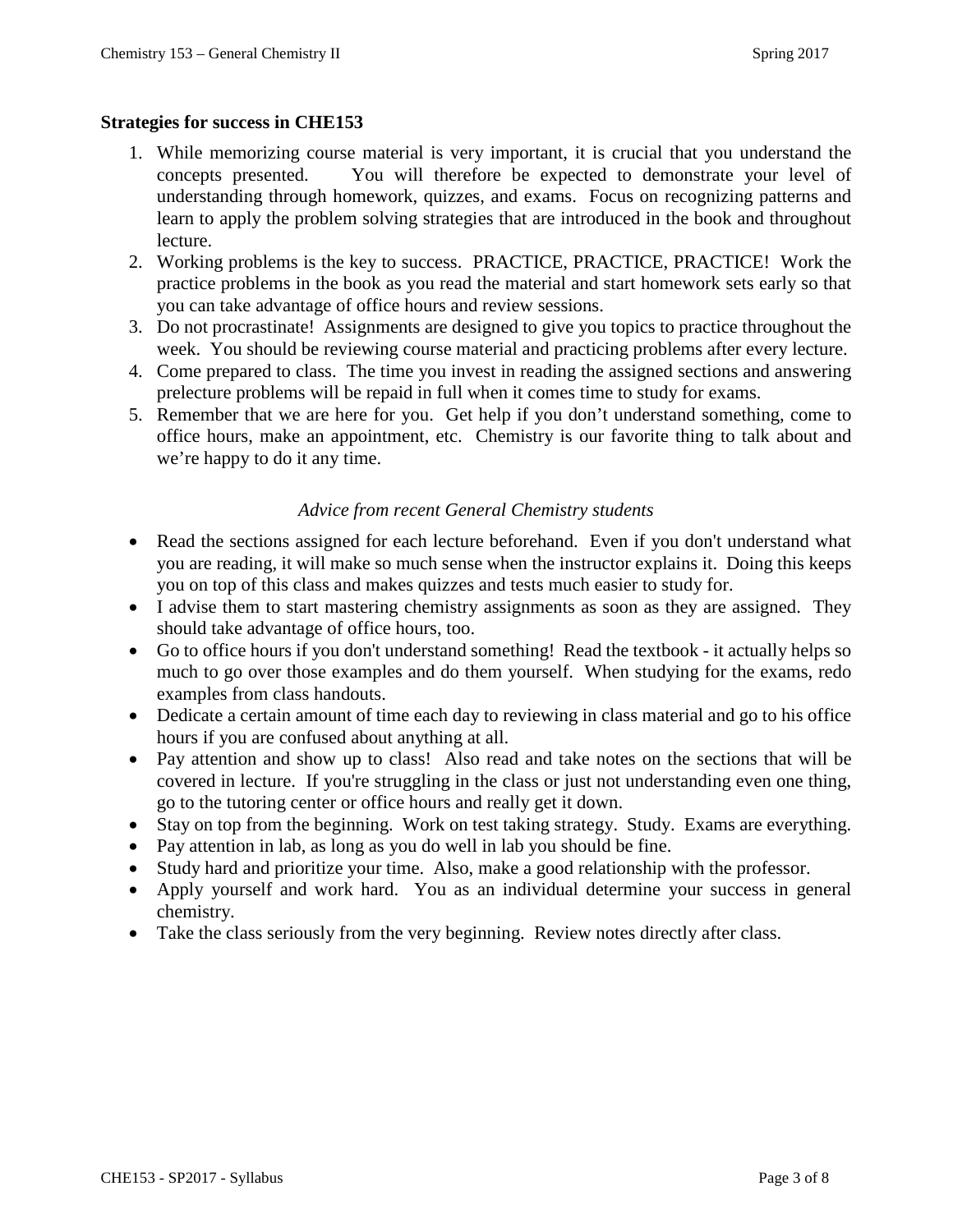### **ADMINISTRATION:**

- 1. **Attendance**: You are responsible for all the material covered during class. Regular and punctual attendance at all classes is considered essential to optimum academic achievement. If the student is absent from more than 10 percent of class meetings, the faculty member can file a written report which may result in de-enrollment. If the absences exceed 20 percent, the student may be de-enrolled without notice until the university drop date or, after that date, receive the appropriate grade for their work and participation. See [Academic Policies](http://catalog.pointloma.edu/content.php?catoid=18&navoid=1278) in the Undergraduate Academic Catalog. A lab absence will result in a zero on that lab report and lab quiz.
- 2. The use of portable electronic devices (phones, laptops, iPods, etc.) not related to the course is not permitted in the classroom or lab.
- 3. **Online Homework:** Homework will be assigned regularly through MasteringChemistry [\(www.masteringchemistry.com](http://www.masteringchemistry.com/) course ID: CHE153SPRING2017). Successful completion of the homework is essential in mastering the course material. Late assignments will not be accepted.
- 4. In-Class Activities: In-Class activities will be assigned and collected periodically during the semester. Inclass activities cannot be made up; however, the lowest in-class activity score will be discarded when final grades are computed. **iclickers will be used regularly to record in-class participation.**
- 5. Exams and Quizzes: Four exams and a comprehensive final will be given during the semester. Make-up exams will be arranged only if the instructor is contacted prior to the scheduled exam time and then only if you present an institutionally valid excuse. Unannounced quizzes will be given periodically throughout the semester. Quizzes cannot be made up; however, the lowest quiz score will be discarded when final grades are computed. *Only non-graphing and non-programmable calculators may be used for exams and quizzes.*
- 6. Laboratories: Laboratory sections will meet on a weekly basis. Attendance is mandatory at all laboratory sessions. If you must miss a lab for a valid reason, you should make prior arrangements with the lab coordinator to ascertain if you can attend another lab section. No other shifts in lab schedules will be permitted. There will be no opportunity to make up missed labs. Furthermore, you are responsible for all the material covered in the lab even if you did not attend. Some experiments will be done individually, while others are best worked in pairs. Your lab instructor will specify when you work in pairs. In either case, individual lab reports will be submitted at the end of each period. A quiz, given at the beginning of each lab period, is designed to test individual understanding of the current and previous experiments.
- 7. Canvas: Canvas (canvas.pointloma.edu) is used as a repository for course material such as lecture notes, slides, and miscellaneous items. Announcements will be sent out via Canvas. It is your responsibility to check Canvas regularly and to confirm that your correct email address is in the system. Grades will be posted periodically to Canvas.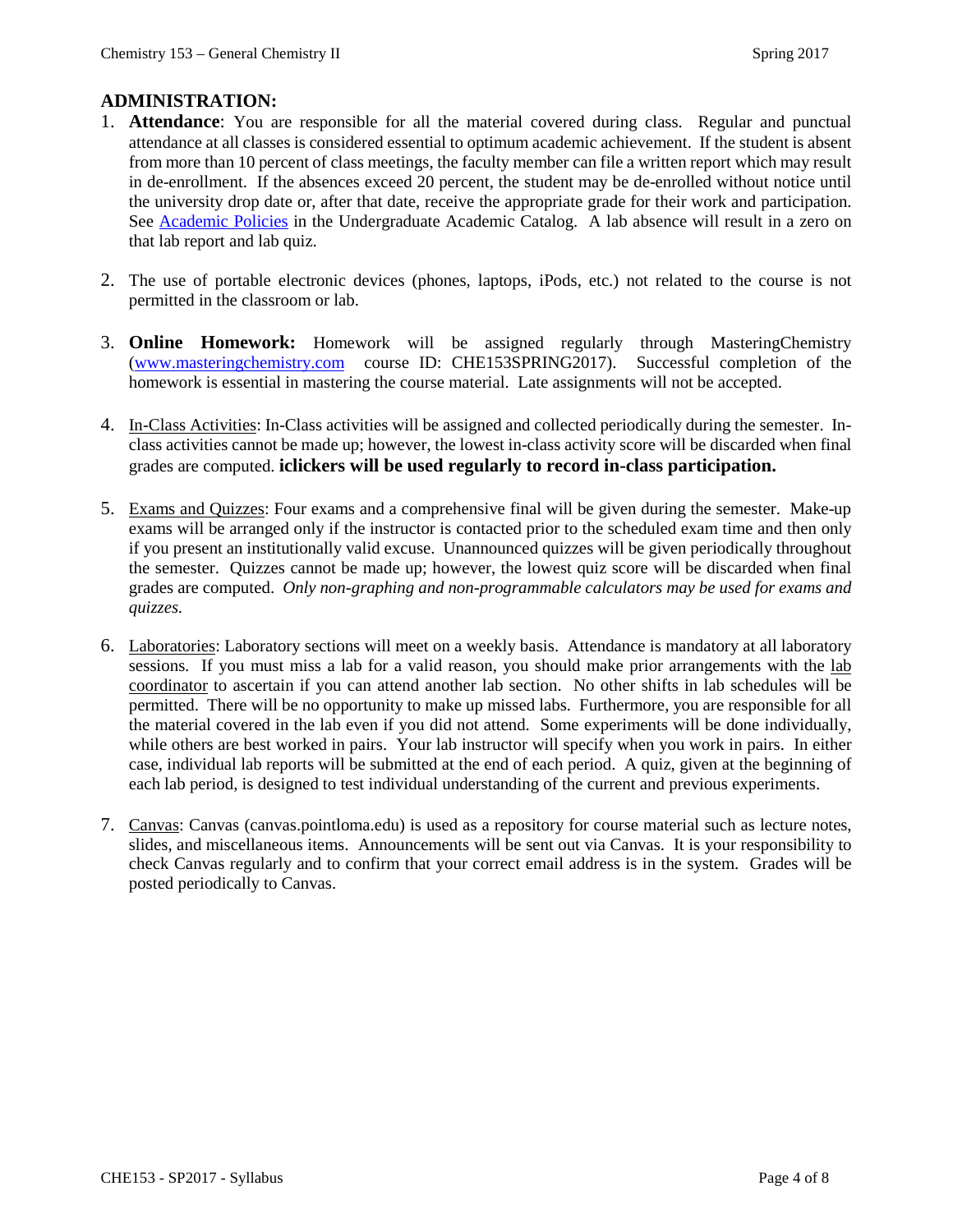#### **OTHER MATTERS:**

Academic Accommodations Policy: If you have a diagnosed disability, please contact PLNU's Disability Resource Center (DRC) within the first two weeks of class to demonstrate need and to register for accommodation by phone at 619-849-2486 or by e-mail at **DRC@pointloma.edu**. See Disability Resource [Center](http://www.pointloma.edu/experience/offices/administrative-offices/academic-advising-office/disability-resource-center) for additional information.

Academic Honesty Policy: Students should demonstrate academic honesty by doing original work and by giving appropriate credit to the ideas of others. Academic dishonesty is the act of presenting information, ideas, and/or concepts as one's own when in reality they are the results of another person's creativity and effort. A faculty member who believes a situation involving academic dishonesty has been detected may assign a failing grade for that assignment or examination, or, depending on the seriousness of the offense, for the course. Faculty should follow and students may appeal using the procedure in the university Catalog. See [Academic](http://catalog.pointloma.edu/content.php?catoid=18&navoid=1278)  [Policies](http://catalog.pointloma.edu/content.php?catoid=18&navoid=1278) for definitions of kinds of academic dishonesty and for further policy information.

Final Examination Policy: Successful completion of this class requires taking the final examination **on its scheduled day**. The final examination schedule is posted on the [Class Schedules](http://www.pointloma.edu/experience/academics/class-schedules) site. No requests for early examinations or alternative days will be approved.

PLNU Copyright Policy: Point Loma Nazarene University, as a non-profit educational institution, is entitled by law to use materials protected by the US Copyright Act for classroom education. Any use of those materials outside the class may violate the law.

PLNU Mission: Point Loma Nazarene University exists to provide higher education in a vital Christian community where minds are engaged and challenged, character is modeled and formed, and service becomes an expression of faith. Being of Wesleyan heritage, we aspire to be a learning community where grace is foundational, truth is pursued, and holiness is a way of life.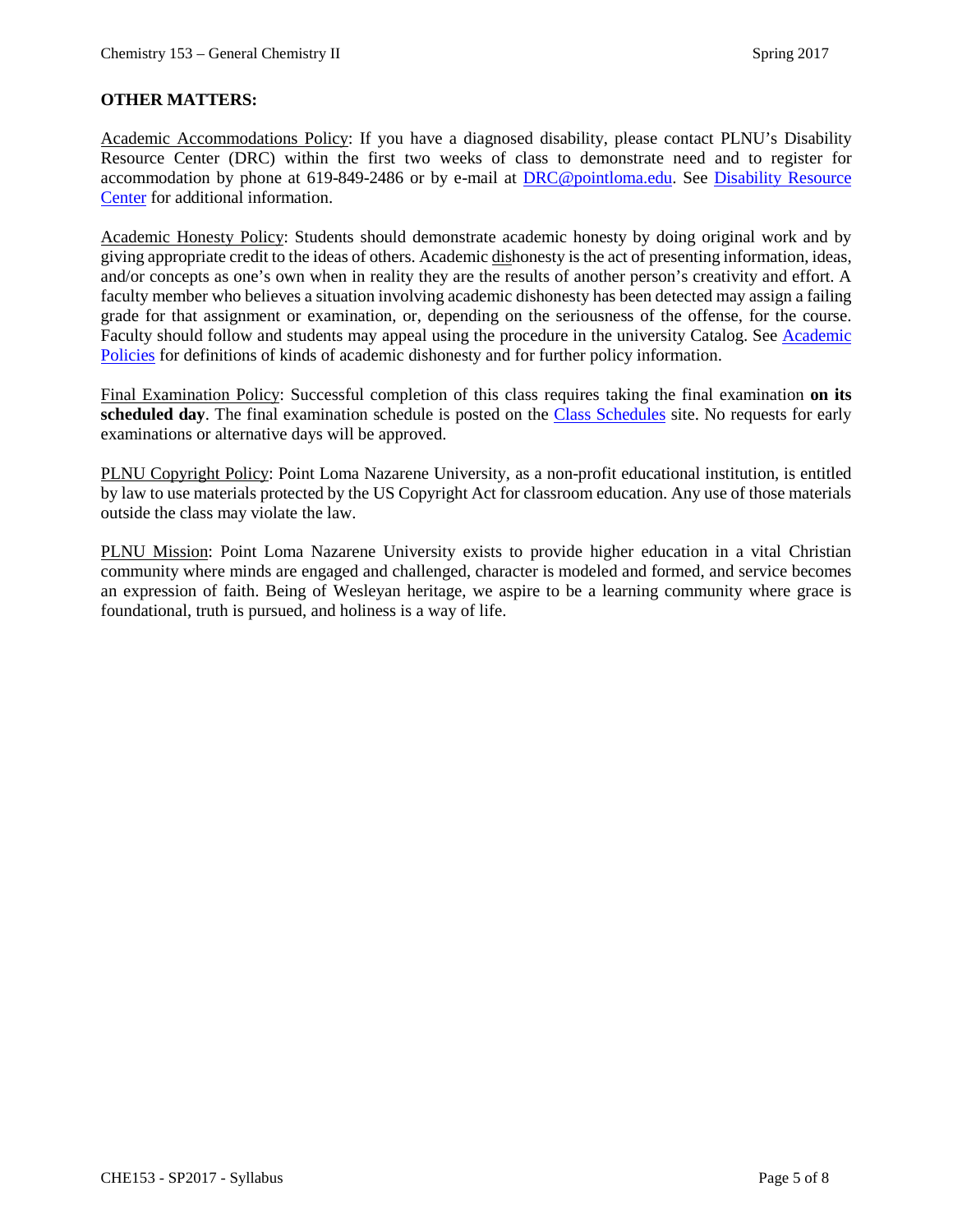# **GENERAL CHEMISTRY II (CHE 153) SPRING 2017 CLASS SCHEDULE**

| <b>DATE</b>                 | <b>TOPIC</b>                                                           | <b>READING ASSIGNMENT</b> |  |
|-----------------------------|------------------------------------------------------------------------|---------------------------|--|
| Jan $10(T)$                 | Properties of Solutions                                                | Chapter $13.1 - 13.2$     |  |
| Jan $11$ (W)                | <b>Factors Affecting Solubility</b>                                    | Chapter $13.3 - 13.4$     |  |
| Jan 13 (F)                  | <b>Expressing Solution Concentration</b><br>Chapter 13.5               |                           |  |
| Jan 16 $(M)$                | Martin Luther King Holiday                                             |                           |  |
| Jan 18 $(W)$                | <b>Colligative Properties</b><br>Chapter $13.6 - 13.7$                 |                           |  |
| Jan $20$ (F)                | <b>Reaction Rates</b><br>Chapter $14.1 - 14.3$                         |                           |  |
| Jan 23 (M)                  | Integrated Rate Law and Effect of Temperature<br>Chapter $14.4 - 14.5$ |                           |  |
| Jan $25$ (W)                | Collision Theory and Reaction Mechanisms<br>Chapter $14.5 - 14.6$      |                           |  |
| Jan $27$ (F)                | Chapter 14.7<br>Catalysis                                              |                           |  |
| Jan 30 (M)                  | Principles of Chemical Equilibrium<br>Chapter $15.1 - 15.5$            |                           |  |
| Feb $1(W)$                  | <b>Equilibrium Calculations</b><br>Chapter $15.6 - 15.7$               |                           |  |
| $\text{Feb } 3 \text{ (F)}$ | <b>EXAM 1 (Chapter 13, 14, 15a)</b>                                    |                           |  |
| Feb $6(M)$                  | Equilibrium Calculations & Le Chatelier's Principle                    | Chapter $15.8 - 15.9$     |  |
| Feb $8(W)$                  | Le Chatelier's Principle                                               | Chapter 15.9              |  |
| Feb $10(F)$                 | Nature of Acid and Base                                                | Chapter $16.1 - 16.4$     |  |
| Feb $13 \, (M)$             | pH Calculations and Acid/Base Strength<br>Chapter $16.5 - 16.6$        |                           |  |
| Feb 15 (W)                  | Chapter 16.7-16.9<br>Bases, Salts, and Polyprotic Acids                |                           |  |
| Feb 17 (F)                  | Acids Strength and Molecular Structure<br>Chapter $16.10 - 16.11$      |                           |  |
| Feb 20 (M)                  | Common Ions and Buffers<br>Chapter $17.1 - 17.3$                       |                           |  |
| Feb 22 (W)                  | <b>Titration Principles</b><br>Chapter 17.4                            |                           |  |
| Feb $24$ (F)                | pH Curves and Indicators                                               | Chapter 17.4              |  |
| Feb 27 (M)                  | Solubility Equilibria<br>Chapter $17.5 - 17.6$                         |                           |  |
| Mar $1(W)$                  | Complex Ion Equilibria<br>Chapter $17.7 - 17.8$                        |                           |  |
| Mar $3(F)$                  | EXAM 2 (Chapters 15b, 16, and 17)                                      |                           |  |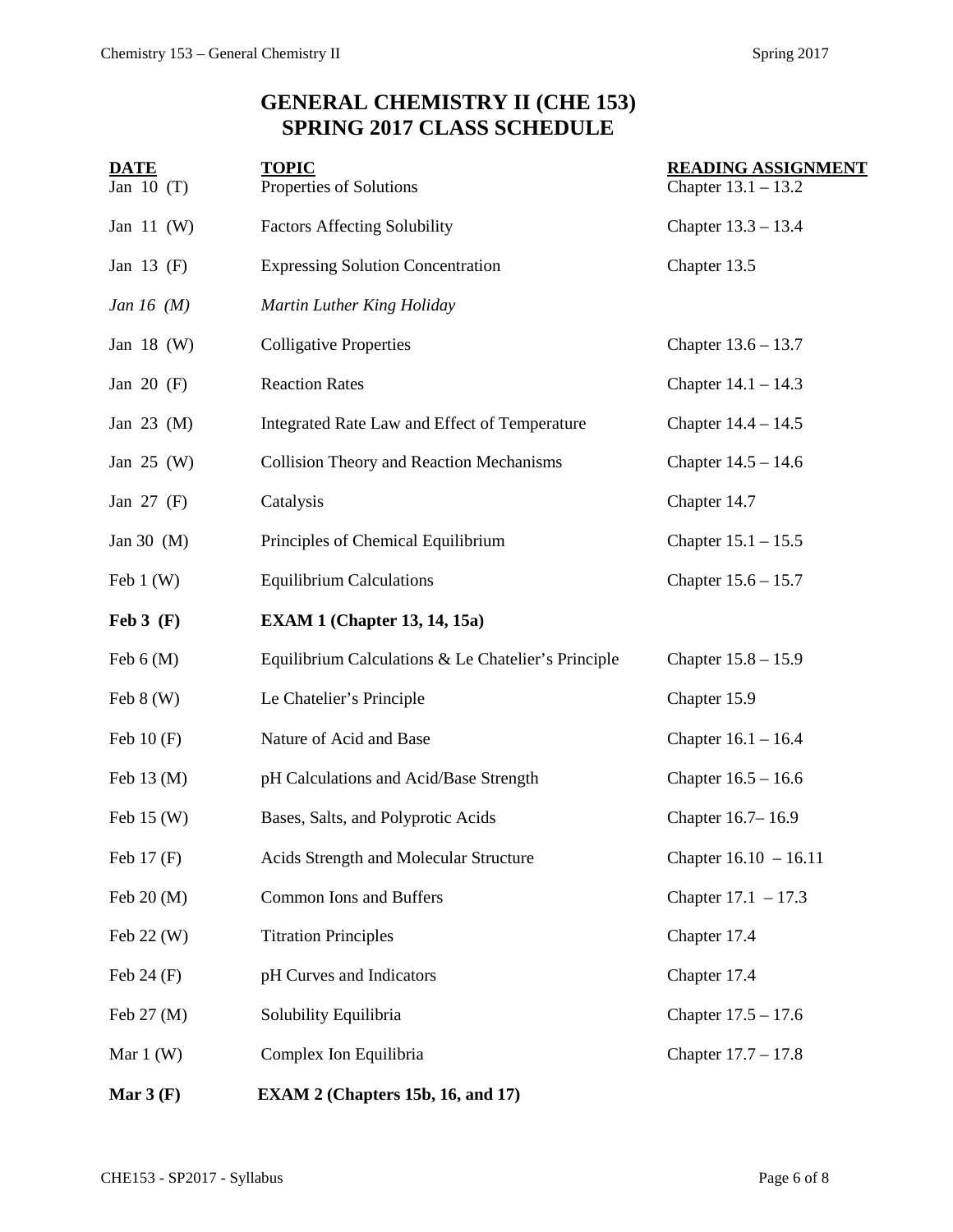| <b>DATE</b>     | <b>TOPIC</b>                                                   | <b>READING ASSIGNMENT</b> |  |
|-----------------|----------------------------------------------------------------|---------------------------|--|
| $Mar 6 - 10$    | Spring Mid-Term Break                                          |                           |  |
| Mar $13 \, (M)$ | Spontaneity, Entropy, and 2 <sup>nd</sup> Law                  | Chapter $18.1 - 18.3$     |  |
| Mar $15$ (W)    | Free Energy – The Concept<br>Chapter $18.4 - 18.5$             |                           |  |
| Mar $17$ (F)    | Free Energy and Chemical Reactions                             | Chapter $18.6 - 18.7$     |  |
| Mar 20 $(M)$    | Free Energy and the Equilibrium Constant                       | Chapter $18.8 - 18.9$     |  |
| Mar 22 $(W)$    | Free Energy and the Equilibrium Constant                       | Chapter $18.8 - 18.9$     |  |
| Mar 24 $(F)$    | Half Reactions and Galvanic Cells                              | Chapter $19.1 - 19.3$     |  |
| Mar 27 (M)      | Cell Potential and Free Energy                                 | Chapter $19.4 - 19.5$     |  |
| Mar $29$ (W)    | Cell Potential and Concentration Effects                       | Chapter 19.6 - 19.7       |  |
| Mar $31$ (F)    | <b>Electrolysis and Corrosion</b>                              | Chapter 19.8 - 19.9       |  |
| Apr $3$ (M)     | Electrolysis and Corrosion                                     | Chapter 19.8 - 19.9       |  |
| Apr $5$ (W)     | <b>EXAM 3 (Chapters 17 and 18)</b>                             |                           |  |
| Apr $7$ (F)     | Coordination Compounds and Isomers                             | Chapter $25.1 - 25.4$     |  |
| Apr $10$ (M)    | Metal-Ligand Bonding and "d" Orbitals                          | Chapter $25.5 - 25.6$     |  |
| Apr 12 (W)      | Metal-Ligand Bonding and "d" Orbitals<br>Chapter $25.5 - 25.6$ |                           |  |
| Apr $14$ (F)    | <b>Easter Break</b>                                            |                           |  |
| Apr $17 \ (M)$  | <b>Easter Break</b>                                            |                           |  |
| Apr 19 (W)      | Properties of the Main Group Elements                          | Chapter $23.1 - 23.4$     |  |
| Apr $21$ (F)    | Carbon Compounds and the Nitrogen Family                       | Chapter $23.5 - 23.6$     |  |
| Apr 24 (M)      | Oxygen Family and the Halogen Compounds                        | Chapter $23.7 - 23.9$     |  |
| Apr 26 (W)      | Metals and Metallurgy                                          | Chapter $24.1 - 24.4$     |  |
| Apr 28 (F)      | EXAM 4 (Chapters 23, 24, and 25)                               |                           |  |

#### May 3 <br>**ACS COMPREHENSIVE FINAL EXAM**<br>**(4:30 – 7:00 pm)** <br>(COVERS ALL TOPICS IN CHE 152 & 15 **(4:30 – 7:00 pm) (COVERS ALL TOPICS IN CHE 152 & 153) (See Final Exam Schedule)**